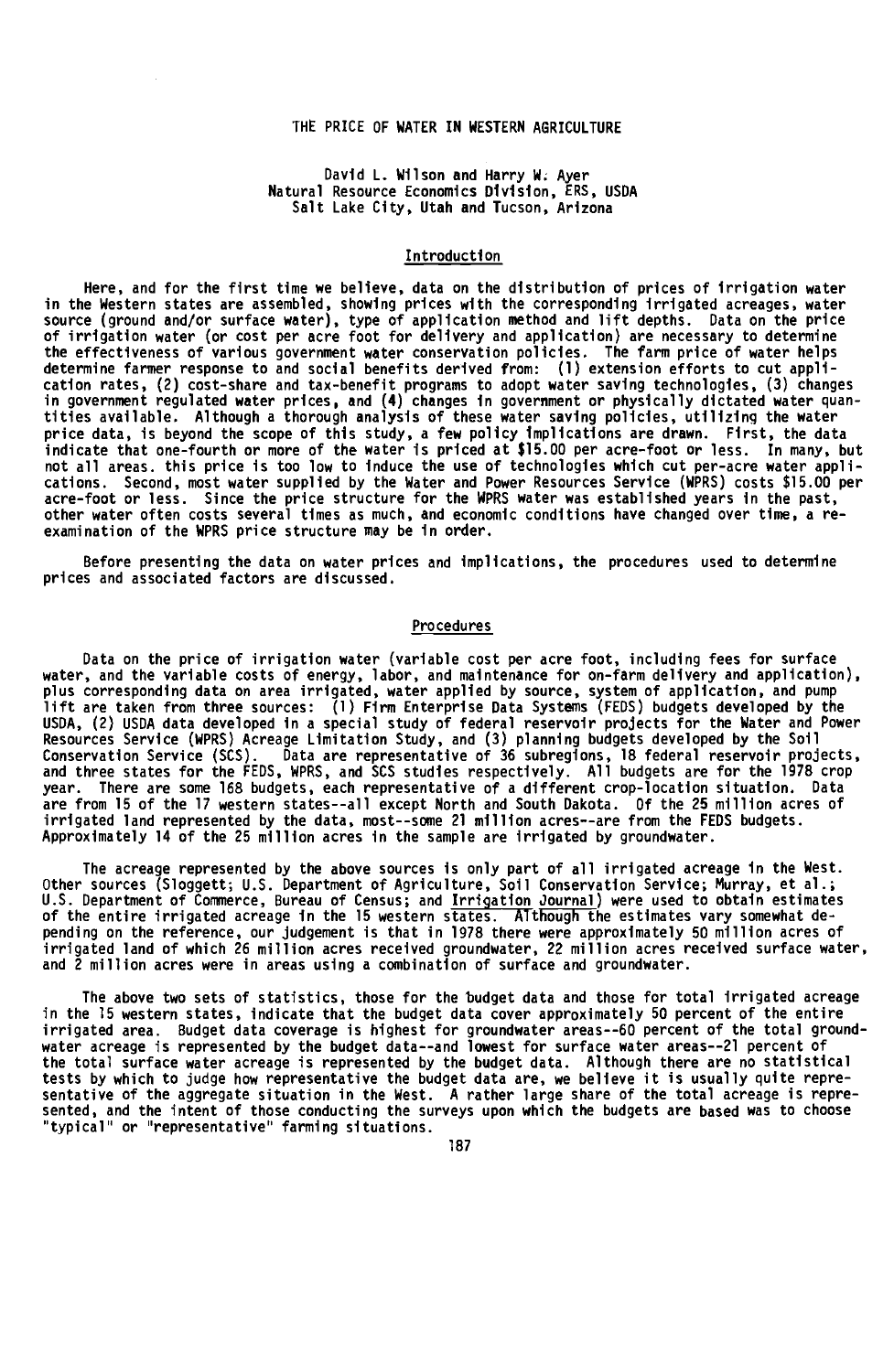# Results

ine data (lable 1) indicate several important traings about the price of irrigation water in the like the like<br>West: (1) Nearly one-fourth of all water applications and about 16 percent of all irrigated acreage<br>use water w surface water supplied by the Water and Power Resources Service (former Bureau of Reclamation) costs \$20.00 per acre -foot or less. (4) Flood and siphon systems predominate in areas of inexpensive water--\$15 per acre-foot or less--and are used very little in areas of high priced water. Sprinkler<br>systems are used very little in areas of inexpensive water, but predominate in high priced water<br>areas. (5) Pump lifts are priced below \$20.00 per acre -foot.

|                                      | Cost - Dollars/Ac-Ft.                  |            |                                                                 |             |              |                                |                 |            |                                                                       |           |                 |  |
|--------------------------------------|----------------------------------------|------------|-----------------------------------------------------------------|-------------|--------------|--------------------------------|-----------------|------------|-----------------------------------------------------------------------|-----------|-----------------|--|
| Item                                 | : Unit                                 | 5.00       | $0.00 -$ : 5.01-:10.01-:15.01-:20.01-:25.01-:30.01-:35.01-: and |             |              |                                |                 |            | Total; over : 00.00 : 20.00 : 25.00 : 30.00 : 10.00 : 15.00 : 10.00 : | : 40.01 : |                 |  |
| Observations                         | Number                                 | 13         | 25                                                              | 38          | 32           | 25                             | 14              | 15         | 2                                                                     | 4         | 168             |  |
| Area                                 | 1,000 Acres<br>% all Acres             | 272<br>1   | 1,326<br>5                                                      | 2,418<br>10 | 7,746<br>31  | 7,104<br>29                    | 3,323<br>14     | 1,986<br>8 | 45<br>0                                                               | -438<br>2 | 24,658<br>- 100 |  |
| Water Applied                        | 1,000 Ac-Ft.<br>% all Water<br>Applied | 1,379<br>3 | 10                                                              | 13          | 22           | 4,572 6,070 9,842 15,163<br>34 | 4,309<br>10     | 3,178<br>7 | 32<br>0                                                               | 405<br>1  | 44,950<br>100   |  |
| Water Source                         |                                        |            |                                                                 |             |              |                                |                 |            |                                                                       |           |                 |  |
| <b>Groundwater</b>                   | % of Water in<br>Price Range           | 0          | 8                                                               | 8           | 73           | 76                             | 77              | 71         | 0                                                                     | 96        | 57              |  |
| Surface- $1/$<br>Project-            | % of Water in<br>Price Range           | 75         | 27                                                              | 49          | 16           | 8                              | 12              | 9          | 0                                                                     | 0         | 19              |  |
| Surface-<br>NonProject <sup>1/</sup> | % of Water in<br>Price Range           | 25         | 65                                                              | 43          | $\mathbf{1}$ | 12                             | $\overline{11}$ | 20         | 100                                                                   | 4         | 24              |  |
| Irrigation<br><b>System</b>          |                                        |            |                                                                 |             |              |                                |                 |            |                                                                       |           |                 |  |
| Gated Pipe                           | % of Water in<br>Price Range           | 0          | 0                                                               | 4           | 69           | 34                             | 53              | 9          | 0                                                                     | 0         | 33              |  |
| Sprinkler                            | % of Water in<br>Price Range           | 0          | 0                                                               | 0           | 12           | 4                              | 47              | 63         | 100                                                                   | 100       | 14              |  |
| F1ood                                | % of Water in<br>Price Range           | 94         | 90                                                              | 76          | 18           | 18                             | 0               | 28         | 0                                                                     | 0         | 34              |  |
| Siphons                              | % of Water in<br>Price Range           | 6          | 10                                                              | 20          | 1            | 44                             | 0               | 0          | 0                                                                     | 0         | 19              |  |
| Pump Lift                            | Average Feet                           | 0          | 64                                                              | 26          | 148          | 244                            | 232             | 194        | 20                                                                    | 137       | 204             |  |

Table 1. Cost of Irrigation Water by Acreage, Water Applied, Water Source, Irrigation System, and Pump Lift, 15 Western States, 1978.

Source: See text.

Notes: 1/Project water refers to that provided by the Water and Power Resources Service (WPRS). NonProject water is not supplied by the WPRS.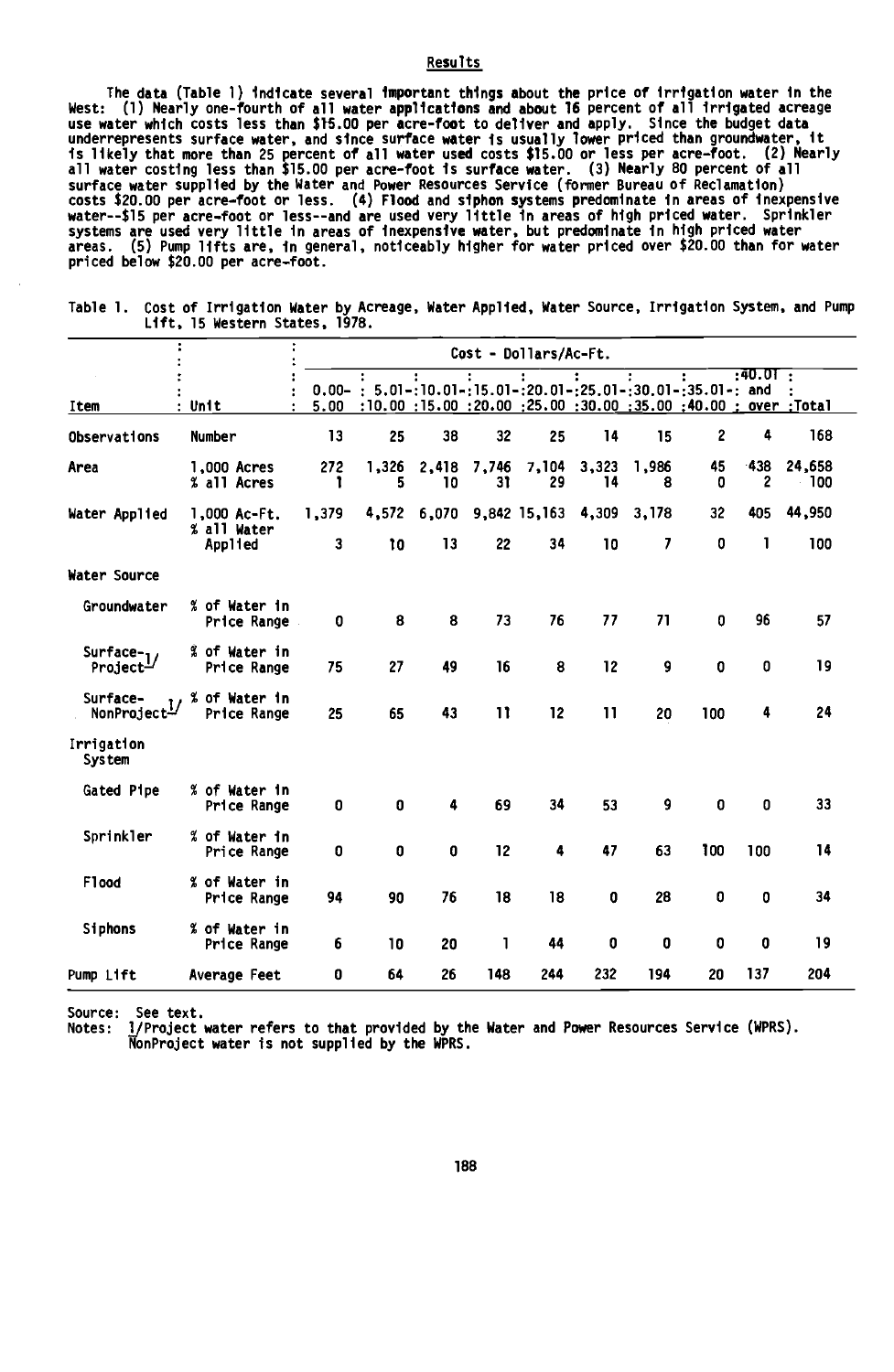# Implications

# Inexpensive Water in Part of West

The data indicate that at least 25 percent of all irrigation water costs \$15.00 or less per acre<br>foot The many, but not all cases, \$15.00 must be considered inexpensive water in that the price is In many, but not all cases, \$15.00 must be considered inexpensive water in that the price is not high enough to economically justify the adoption of water saving practices or technologies (defined here as those which reduce per acre applications). Three examples may be given. First, the data developed in lable I indicate that at \$15.00 or less, rarmmers do not tend to use water-saving technolo-<br>gies; rather flood and siphon systems predominate. Only at higher water prices do gated pipe and<br>sprinkler systems be ror gated pipe depending on the availability of a water reuse system, and 60–90 percent for sprinkler<br>systems (Eisenhauer and Fishbach; Keller; Kruse and Heerman; and Soil Conservation Service, January<br>1979). The implicat

Second, recent estimates of crop-water production functions (Ayer and Hoyt) suggest that the elasticity of the demand for water by some of Arizona's most important crops--cotton, wheat and alfalfa --is extremely inelastic for water priced at \$15.00 per acre -foot (given delivery and application efficiencies). In general, these elasticities are less than -.4 for a wide range of product prices and soil conditions. A -.4 elasticity indicates that if the price of water were to increase 10 percent, the amount of water reaching the crop would be cut by only 4 percent--usually less than 2 acre-inches per acre. Preliminary estimates of these elasticities of demand for irrigation water in lexas for corn,<br>sorghum and wheat (Hoyt), and in California for corn and cotton (Kelley and Ayer) are also highly inelastic for irrigation water priced at \$15.00 or less for a wide range of crop prices.

Third, estimates from another study currently underway (Ayer and Daubert) suggest that given a 10 acre -inch per acre water savings and under a wide range of product prices, investment costs, energy price changes and other conditions, water priced at \$15.00 per acre foot is not high enough to make laser (basin) leveling--the water-saving technology which is spreading rapidly through Arizona and parts of other states--profitable. Since a 10 acre-inch per acre water savings is more than one-third<br>of total per acre applications on most irrigated land of the West, the adoption of at least this techno-<br>logy appears d

There are, of course, conditions under which a water price of \$15.00 per acre foot, or at least \$20.00 per acre foot, is sufficient to reduce per acre water application. First, in some parts of the west the elasticity of demand for irrigation water may be high at \$15.00-\$20.00 per acre-foot.<br>Anderson, for example, suggests that in parts of Utah water priced at \$20.00 per acre-foot drives the quantity demanded to 0.

Second, if the water saving technology is relatively inexpensive, adoption may be profitable. An example appears to be the case of laser (basin) leveling in the Newlands area of Nevada where the cost of this alternative with very low original grades and reusable ditching, is apparently only one fourth the cost in Arizona.

In short, a sizeable portion of irrigation water in the West is priced at \$15.00 per acre foot or less. In many areas, a price of \$15.00 may be considered inexpensive in that the price is too low to induce water conservation (cut per acre applications). In other areas, some evidence suggests that at \$15.00- \$20.00 per acre -foot water conservation will be profitable.

#### Pricing Surface Water

Most water costing \$15.00 per acre foot or less is surface water and nearly 80 percent of the water provided by the Water and Resources Service is within this price range. A price of \$15.00 contrasts sharply with other water prices. For at least some agencies which administer surface water, the basic pricing schedules were established many years ago--at a time when the competition among sectors and regions for a given quantity of water was not intense. Under today's conditions a restructuring of water prices administered by federal or other agencies may need to be reexamined. Restructuring may require a change in water law, and equitable changes may well involve the development of legal -economic mechanisms to compensate water losers.